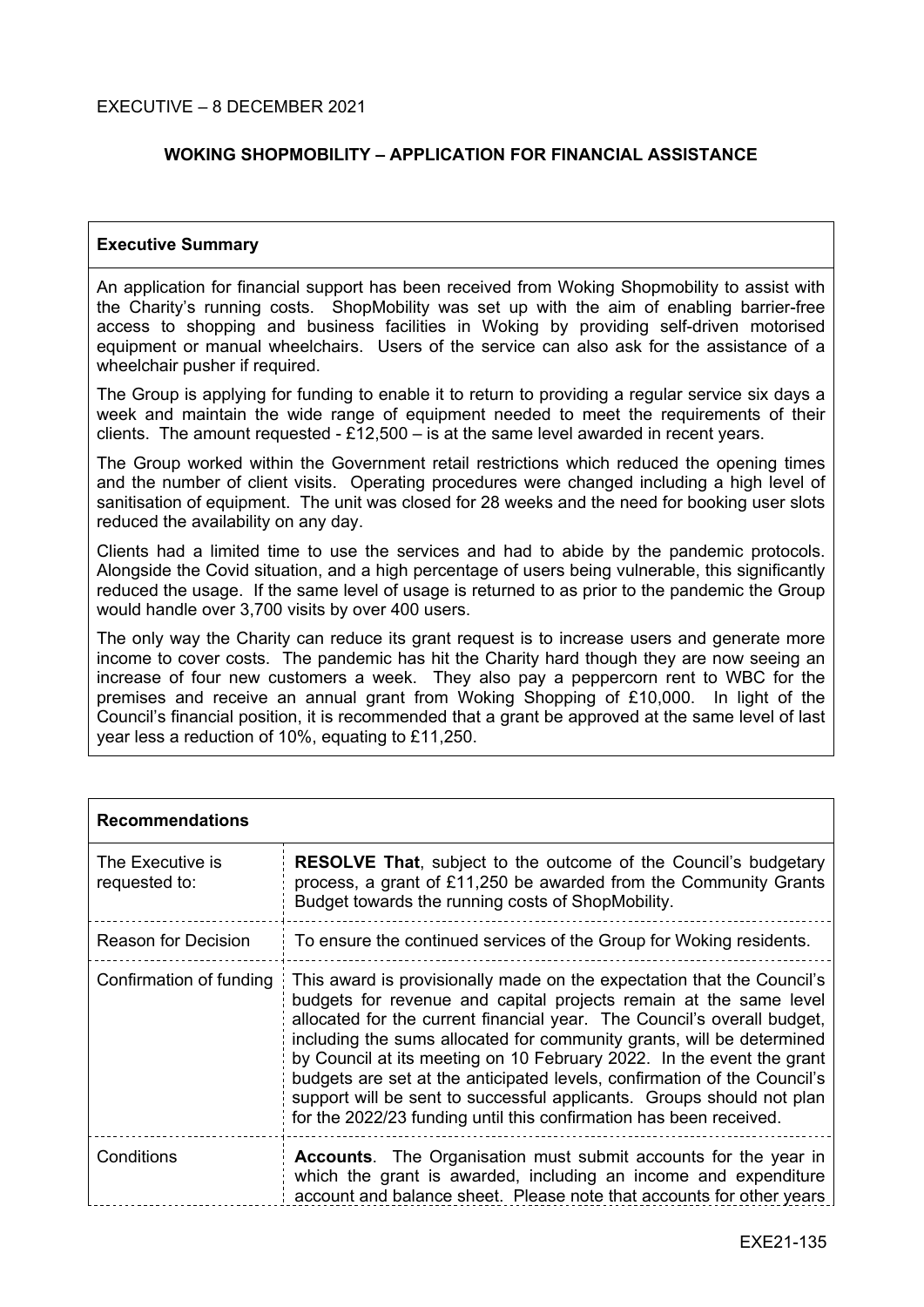|                        | may also be required.                                                                                                                                                                                                                                                                                                                                                                                                                                                                                                                                                                                                                                 |
|------------------------|-------------------------------------------------------------------------------------------------------------------------------------------------------------------------------------------------------------------------------------------------------------------------------------------------------------------------------------------------------------------------------------------------------------------------------------------------------------------------------------------------------------------------------------------------------------------------------------------------------------------------------------------------------|
|                        | <b>Monitoring Information.</b> The Organisation must submit quarterly<br>monitoring information as a measure of its achievements. Failure to<br>provide details will jeopardise the award. E-mail requests will be sent<br>to the applicant on a quarterly basis.                                                                                                                                                                                                                                                                                                                                                                                     |
|                        | <b>Publicity.</b> Where possible, the Organisation is required to publicise<br>the support received from Woking Borough Council, including on<br>websites and literature / leaflets produced.                                                                                                                                                                                                                                                                                                                                                                                                                                                         |
|                        | <b>Payments.</b> Unless exceptional circumstances exist all invoices must<br>be received quarterly with monitoring information for the previous<br>quarter.                                                                                                                                                                                                                                                                                                                                                                                                                                                                                           |
|                        | <b>Payment Period.</b> Final quarter claims must be made by the second<br>week in April. Unclaimed awards will not be available at a later date<br>unless exceptional circumstances can be demonstrated to the Council<br>before the end of the award year.                                                                                                                                                                                                                                                                                                                                                                                           |
|                        | Homelessness Reduction Act 2017. Following the introduction of<br>new legislation from April 2018, the Council expects the support of<br>partner agencies in identifying people at risk of homelessness as early<br>as possible to maximise the opportunities to prevent such. Partner<br>agencies / organisations are expected to be engaged in joint working<br>arrangements to assist in finding suitable housing and support<br>solutions, and where appropriate to undertake and respond to the new<br>'duty to refer'. Groups which do not support this new legislation and<br>way of working positively may put their Council support at risk. |
| Performance Indicators | <b>Users.</b> The Organisation to provide a breakdown of the users.                                                                                                                                                                                                                                                                                                                                                                                                                                                                                                                                                                                   |
|                        | <b>Enquiries.</b> The Organisation to provide a breakdown of the enquiries<br>received.                                                                                                                                                                                                                                                                                                                                                                                                                                                                                                                                                               |
|                        | <b>Publicity.</b> The Organisation to advise how the Council's support has<br>been publicised.                                                                                                                                                                                                                                                                                                                                                                                                                                                                                                                                                        |
|                        | <b>Statement of Use.</b> The Organisation to provide a statement stating<br>the use to which the grant money has been put.                                                                                                                                                                                                                                                                                                                                                                                                                                                                                                                            |
| <b>Future Support</b>  | The financial pressure on the Council's budgets is expected to<br>continue in the coming years and accordingly the overall level of<br>support available in future years may be reduced. The applicant is<br>therefore to be advised that the award of funding for 2022/23 does not<br>imply that a similar application in 2023/24 would be supported. In<br>particular, it is emphasised that the Council is unlikely to be in a<br>position to award any sums above the 2022/23 levels.                                                                                                                                                             |
|                        | In view of this, the applicant is to be advised to ensure that<br>contingency plans for the Group's operations for 2023/24 have been<br>drawn up in the event that the Council is unable to continue its support<br>beyond April 2023. All applicants are strongly recommended to<br>pursue alternative sources of funding and are encouraged to approach<br>Woking Borough Council's Community Support Team for advice and<br>support.                                                                                                                                                                                                               |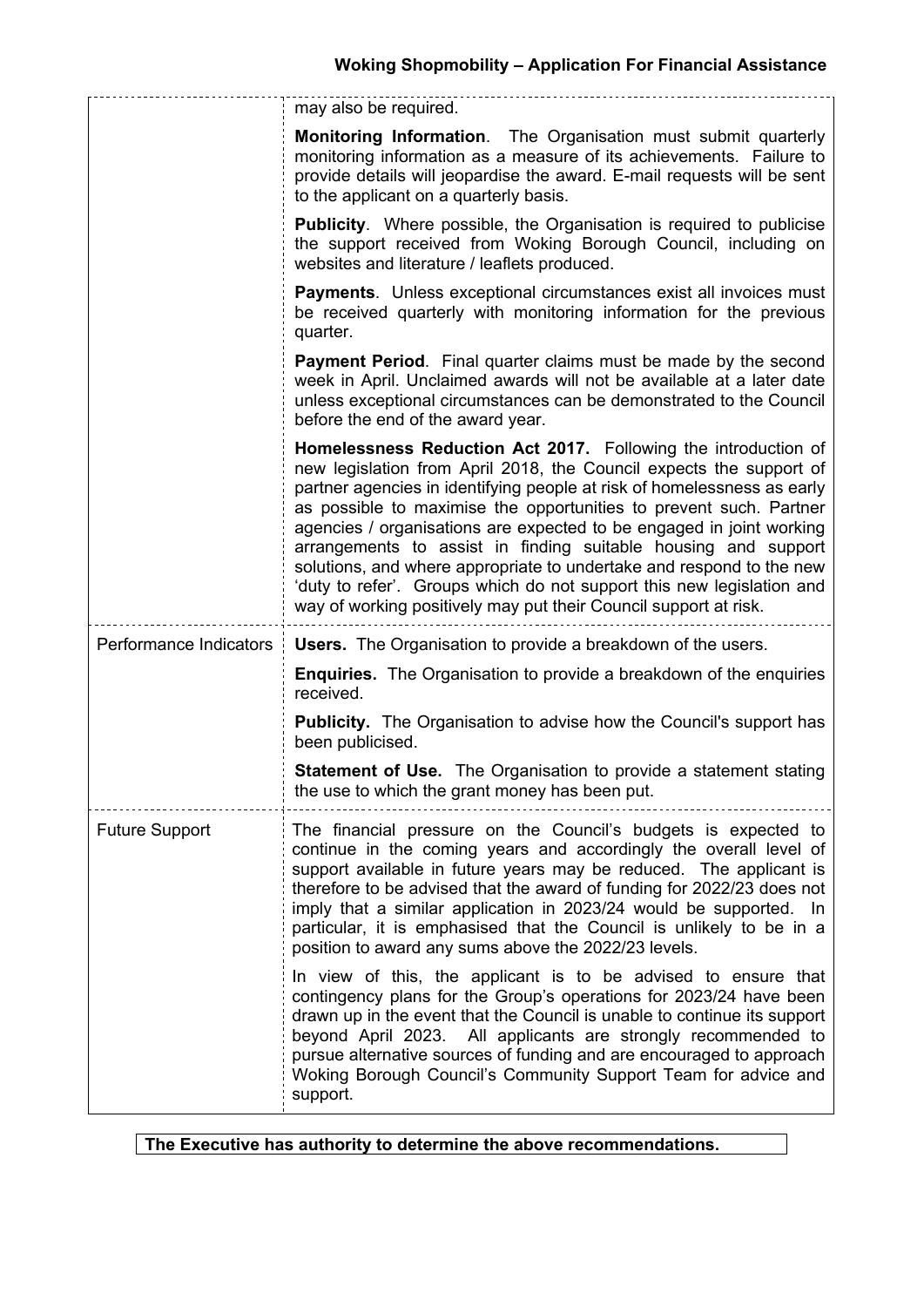## **Background Papers:**

2022/23 Application Form.

## **Reporting Person:**

Julie Fisher, Chief Executive Extn: 3301, Email: julie.fisher@woking.gov.uk

# **Contact Person:**

Frank Jeffrey, Head of Democratic Services Extn: 3012, Email: frank.jeffrey@woking.gov.uk

Doug Davern, Democratic Services Officer Extn: 3018, Email: doug.davern@woking.gov.uk

### **Portfolio Holder:**

Cllr Simon Ashall Email: cllrsimon.ashall@woking.gov.uk

### **Shadow Portfolio Holder:**

Cllr Will Forster Email: cllrwill.forster@woking.gov.uk

# **Date Published:**

30 November 2021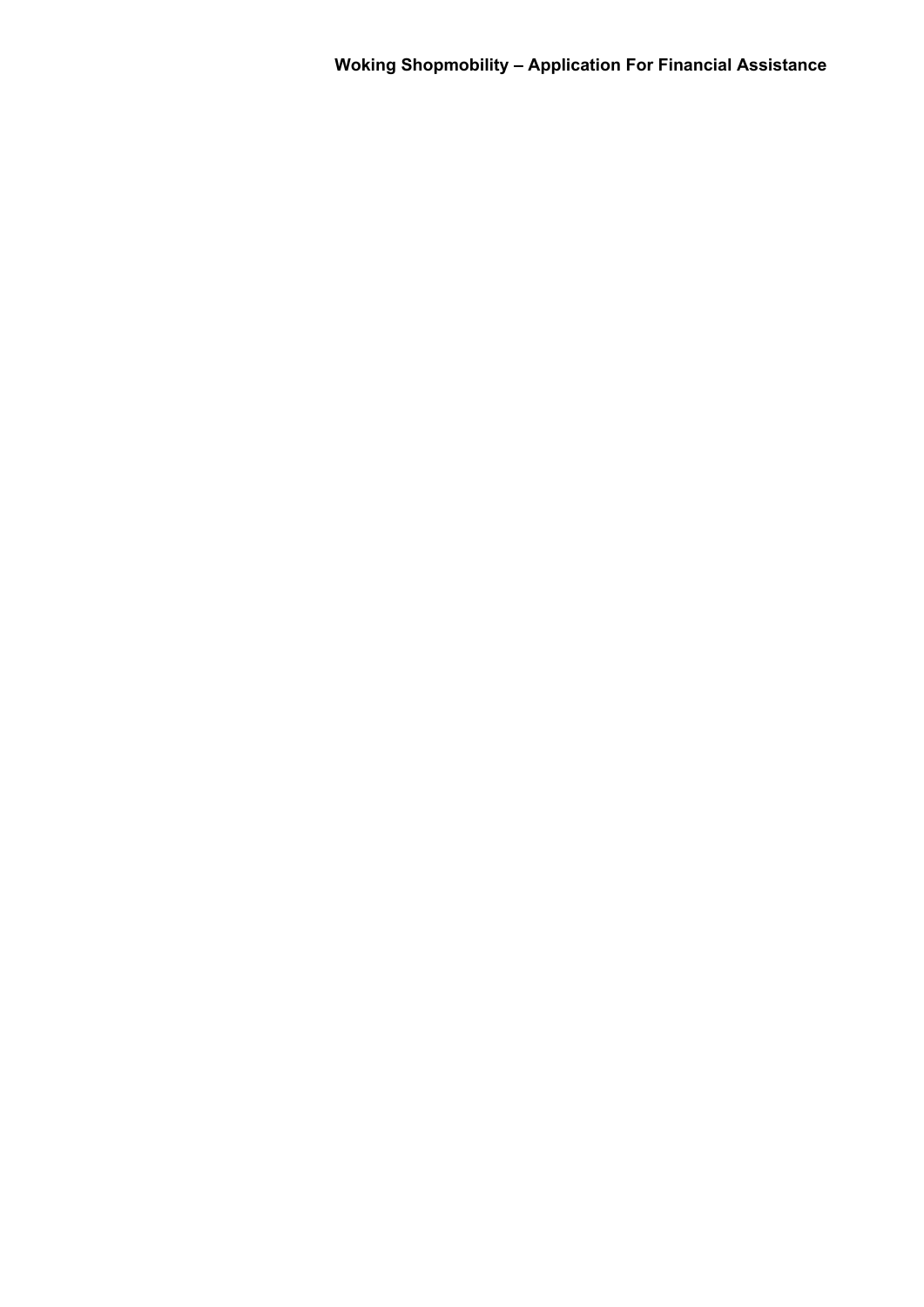| 1.0 Summary of Application |                                                                                                                                                                                                                                                                                                                                                                                                                                                                                                                                                                                                                                               |
|----------------------------|-----------------------------------------------------------------------------------------------------------------------------------------------------------------------------------------------------------------------------------------------------------------------------------------------------------------------------------------------------------------------------------------------------------------------------------------------------------------------------------------------------------------------------------------------------------------------------------------------------------------------------------------------|
| 1.1 Status and Aims        | Woking Shopmobility was set up in 1989 as a Mayoral charity and the<br>unit opened in 1992. Its aim is to provide barrier free access to<br>shopping and business facilities in Woking by provision of self-drive<br>motorized equipment or manual wheelchairs. A pusher can be<br>provided for manual wheelchairs if required. The service is open to all<br>but traditionally the clients have been the elderly and registered<br>disabled, with the addition of accident sufferers, or people recovering<br>from operations or sufferers of other medical conditions.<br>The Charity aims to provide freedom and independence and promotes |
|                            | social inclusion, noting that users contribute significantly to the<br>economic viability of the town.                                                                                                                                                                                                                                                                                                                                                                                                                                                                                                                                        |
| 1.2 Employees              | 5, Administrators who do not have set hours. They work a flexible rota<br>agreed with them in advance. The Chairman/General Manager is a<br>volunteer.                                                                                                                                                                                                                                                                                                                                                                                                                                                                                        |
| 1.3 Volunteers             | 20, whose activities include Treasurer, Secretary, Chairman/General<br>Manager, Trustees, maintenance, pushers, administrators, IT support.                                                                                                                                                                                                                                                                                                                                                                                                                                                                                                   |
| 1.4 Clients/Users          | 200, comprising:<br>180 male<br>270 female<br>450 disabled<br>40 ethnic minority<br>315 resident in Woking<br>5 aged 11-18<br>225 aged 19-65<br>220 aged 65+<br>Users can also apply to be members and pay $£12$ per annum plus $£3$<br>per visit or single users who pay £7 per day for longer hires.                                                                                                                                                                                                                                                                                                                                        |
| 1.5 Members                | 114, comprising:<br>80 male<br>120 female<br>200 disabled<br>20 ethnic minority<br>180 resident in Woking<br>60 aged 19-65<br>140 aged 65+                                                                                                                                                                                                                                                                                                                                                                                                                                                                                                    |
| 1.6 Sum Requested          | £12,500 (Revenue)                                                                                                                                                                                                                                                                                                                                                                                                                                                                                                                                                                                                                             |
| 1.7 Project                | The grant funding enables the Group to provide a regular service six                                                                                                                                                                                                                                                                                                                                                                                                                                                                                                                                                                          |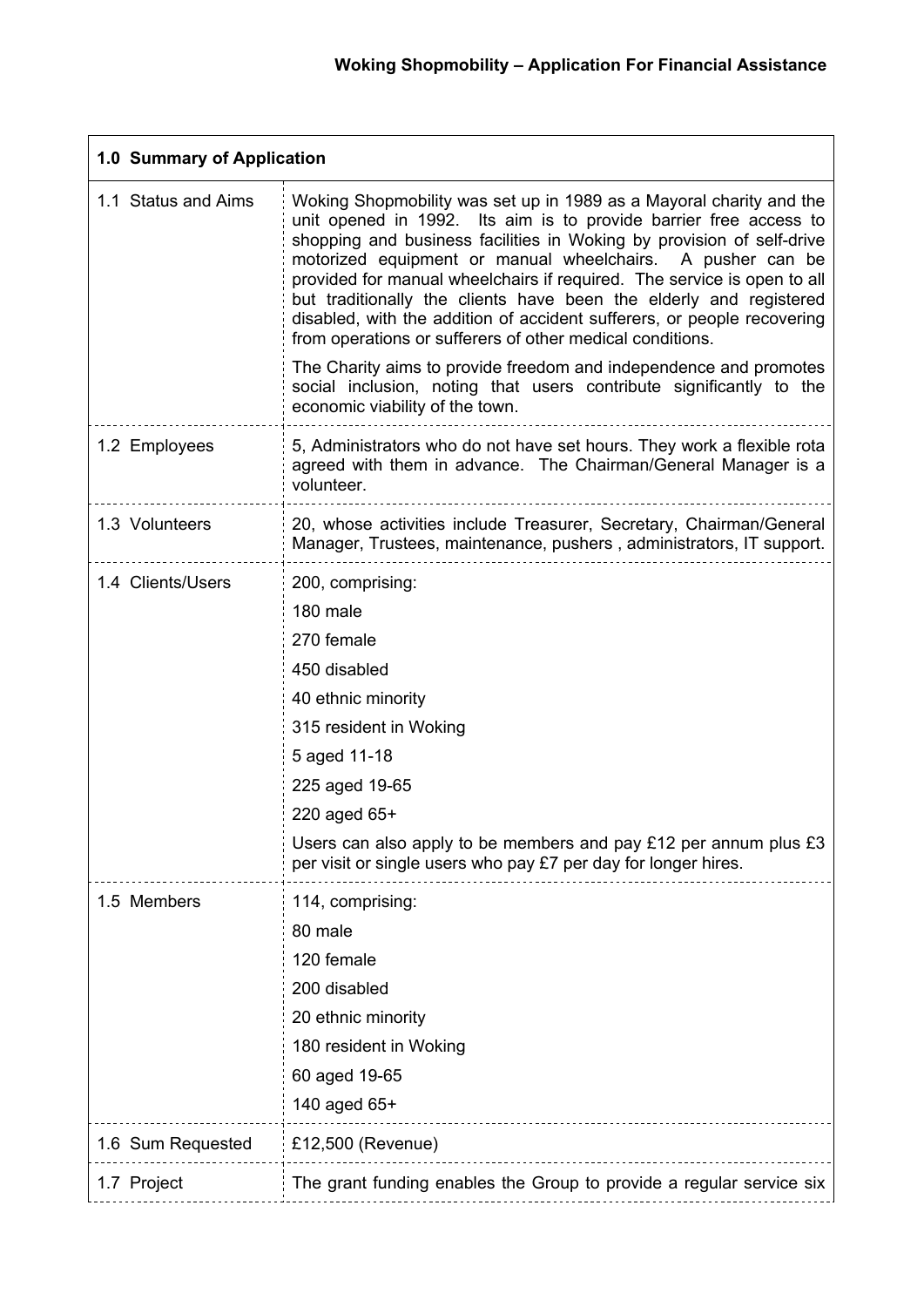|                       | considering a Sunday opening if it can be resourced.<br>pandemic.                                                                                                                                                                                                                                                                                                                                                                                                                                                                                                                                                                                                                                                       | days a week at charges clients can afford, while maintaining the wide<br>range of equipment needed to meet their needs. The increasing<br>demand for its facilities plus the ongoing Woking<br>Shopping<br>development points towards a strengthening of the community need.<br>The Group notes that Saturday has become its busiest day and it is<br>The grant would also help cover the shortfall of £9,000 during the |
|-----------------------|-------------------------------------------------------------------------------------------------------------------------------------------------------------------------------------------------------------------------------------------------------------------------------------------------------------------------------------------------------------------------------------------------------------------------------------------------------------------------------------------------------------------------------------------------------------------------------------------------------------------------------------------------------------------------------------------------------------------------|--------------------------------------------------------------------------------------------------------------------------------------------------------------------------------------------------------------------------------------------------------------------------------------------------------------------------------------------------------------------------------------------------------------------------|
| 1.8 Cost breakdown:   | Salaries -<br><b>Office Running Costs -</b><br>Centre Expenses -<br>Insurance -<br>Total -<br>Less<br><b>Job Retention Grant -</b><br><b>Net Cost</b>                                                                                                                                                                                                                                                                                                                                                                                                                                                                                                                                                                   | £33,856<br>£2,100<br>£2,149<br>£2,250<br>£40,355<br>£18,258<br>£22,097                                                                                                                                                                                                                                                                                                                                                   |
| 1.9 Community Benefit | The community benefit that the Group provides can be summarised<br>threefold:<br>Woking residents in need of help directly benefit from the provision<br>of scooters and wheelchairs, such that they are not excluded from<br>shared spaces in the town centre. The Group notes "constant<br>demand" in this regard.<br>The same residents are able to contribute to the economic viability<br>of the town. The Group notes that development in the town centre<br>should bolster their case, in that new retail spaces will precipitate<br>more demand for ShopMobility services.<br>If the same level of usage is returned to as prior to the pandemic the<br>Group would handle over 3,700 visits by over 400 users. |                                                                                                                                                                                                                                                                                                                                                                                                                          |
| 1.10 Covid-19 Impact  | The Group worked within the Government retail restrictions which<br>reduced the opening times and the number of client visits. Operating<br>procedures were changed including a high level of sanitisation of<br>equipment. The unit was closed for 28 weeks and the need for<br>booking user slots reduced the availability on any day.<br>Clients had a limited time to use the services and had to abide by the<br>Alongside the Covid situation, and a high<br>pandemic protocols.<br>percentage of users being vulnerable, this significantly reduced the<br>usage.                                                                                                                                                |                                                                                                                                                                                                                                                                                                                                                                                                                          |

| 2.0 Financial Background |                                                                                                                                                                                                      |
|--------------------------|------------------------------------------------------------------------------------------------------------------------------------------------------------------------------------------------------|
| 2.1 Budget               | At the time of the application, the Group held $£21,627$ in the bank.                                                                                                                                |
|                          | The Group has submitted a budget for 2022/23 which shows an<br>anticipated income of £46,225 against an anticipated expenditure of<br>$\pm 248,750$ , resulting in an anticipated deficit of £2,651. |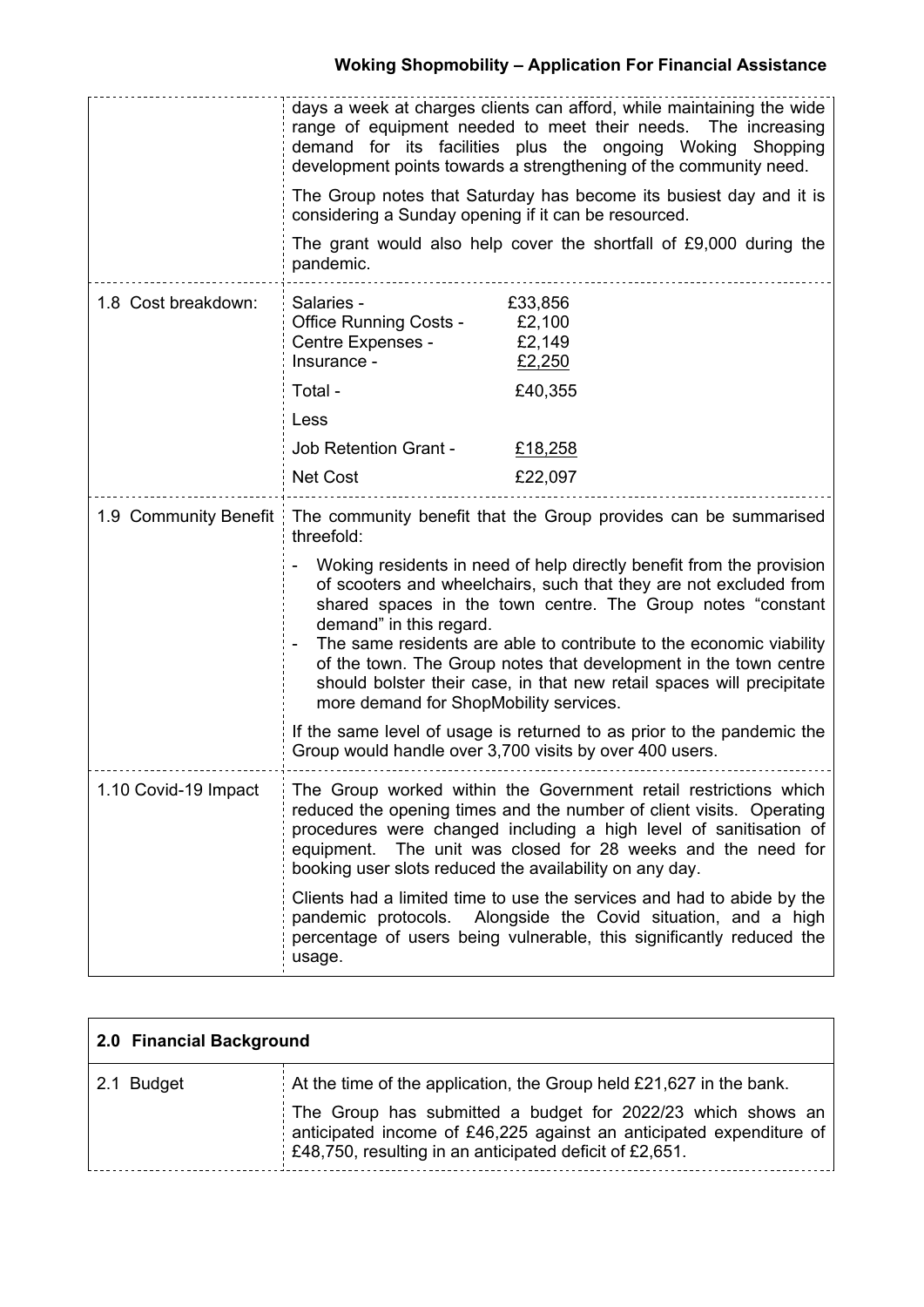| 2.2 Accounts                            | The Group has submitted accounts for 2020/21 which show an<br>income of £48,991 (£53,949 in 2019/20) against expenditure of<br>£46,340 (£51,459 in 2019/20), resulting in a surplus of £2,651 (a<br>surplus of £2,490 in 2019/20). The sum of £56,831 was carried<br>forward at the end of the 2020/21 year.                                                                   |
|-----------------------------------------|--------------------------------------------------------------------------------------------------------------------------------------------------------------------------------------------------------------------------------------------------------------------------------------------------------------------------------------------------------------------------------|
| 2.3 Support over the<br>past five years | $2021/22 - £12,500$<br>$2020/21 - £12,500$<br>$2019/20 - £12,500$<br>$2018/19 - £12,500$<br>$2017/18 - £12,500$                                                                                                                                                                                                                                                                |
|                                         | Following a change in the funding arrangements in 2012/13, the<br>Group has received an annual grant of £10,000 from Woking<br>Shopping, resulting in a lesser grant being awarded by Woking<br>Borough Council. As a part of the arrangement, the Council increased<br>its support of the Woking Community Transport Town Centre Buggy<br>by the same amount since that time. |

| 3.0 Assessment of Application |                                                                                                                                                                                                                                                                                                                                                        |           |
|-------------------------------|--------------------------------------------------------------------------------------------------------------------------------------------------------------------------------------------------------------------------------------------------------------------------------------------------------------------------------------------------------|-----------|
| 3.1 Key Information           | Constitution<br>$\circ$                                                                                                                                                                                                                                                                                                                                | Yes       |
|                               | <b>Registered Charity</b><br>$\circ$                                                                                                                                                                                                                                                                                                                   | Yes       |
|                               | <b>VAT Registered</b><br>$\circ$                                                                                                                                                                                                                                                                                                                       | <b>No</b> |
|                               | <b>Equal Opportunities Policy</b><br>$\circ$                                                                                                                                                                                                                                                                                                           | Yes       |
|                               | <b>Safeguarding Policy</b><br>O                                                                                                                                                                                                                                                                                                                        | Yes       |
|                               | <b>Reserves Policy</b><br>$\circ$                                                                                                                                                                                                                                                                                                                      | Yes       |
|                               | <b>Quality Mark</b><br>$\circ$                                                                                                                                                                                                                                                                                                                         | <b>No</b> |
|                               | Other funding sources pursued<br>$\circ$                                                                                                                                                                                                                                                                                                               | Yes       |
|                               | Other support by the Council<br>$\circ$                                                                                                                                                                                                                                                                                                                | Yes *     |
|                               | Fundraising<br>O                                                                                                                                                                                                                                                                                                                                       | Yes       |
|                               | Two quotes<br>O                                                                                                                                                                                                                                                                                                                                        | N/A       |
|                               | Regular monitoring provided previously<br>O                                                                                                                                                                                                                                                                                                            | Yes       |
|                               | * Mandatory rate relief, discretionary rate relief,<br>concessionary rent                                                                                                                                                                                                                                                                              |           |
| 3.2 Assessment                | <b>Officer Comments</b>                                                                                                                                                                                                                                                                                                                                |           |
|                               | The only way the charity can reduce its grant request is to increase<br>users and generate more income to cover costs. The pandemic has<br>hit them badly but they are now seeing an increase of 4 new<br>customers a week. They also pay a peppercorn rent to WBC for the<br>premises and receive an annual grant from Woking Shopping of<br>£10,000. |           |
|                               | In light of the Council's financial situation, it is recommended that a<br>grant be awarded at a reduced level of 10% from last year, equating to<br>£11,250 for 2022/23.                                                                                                                                                                              |           |